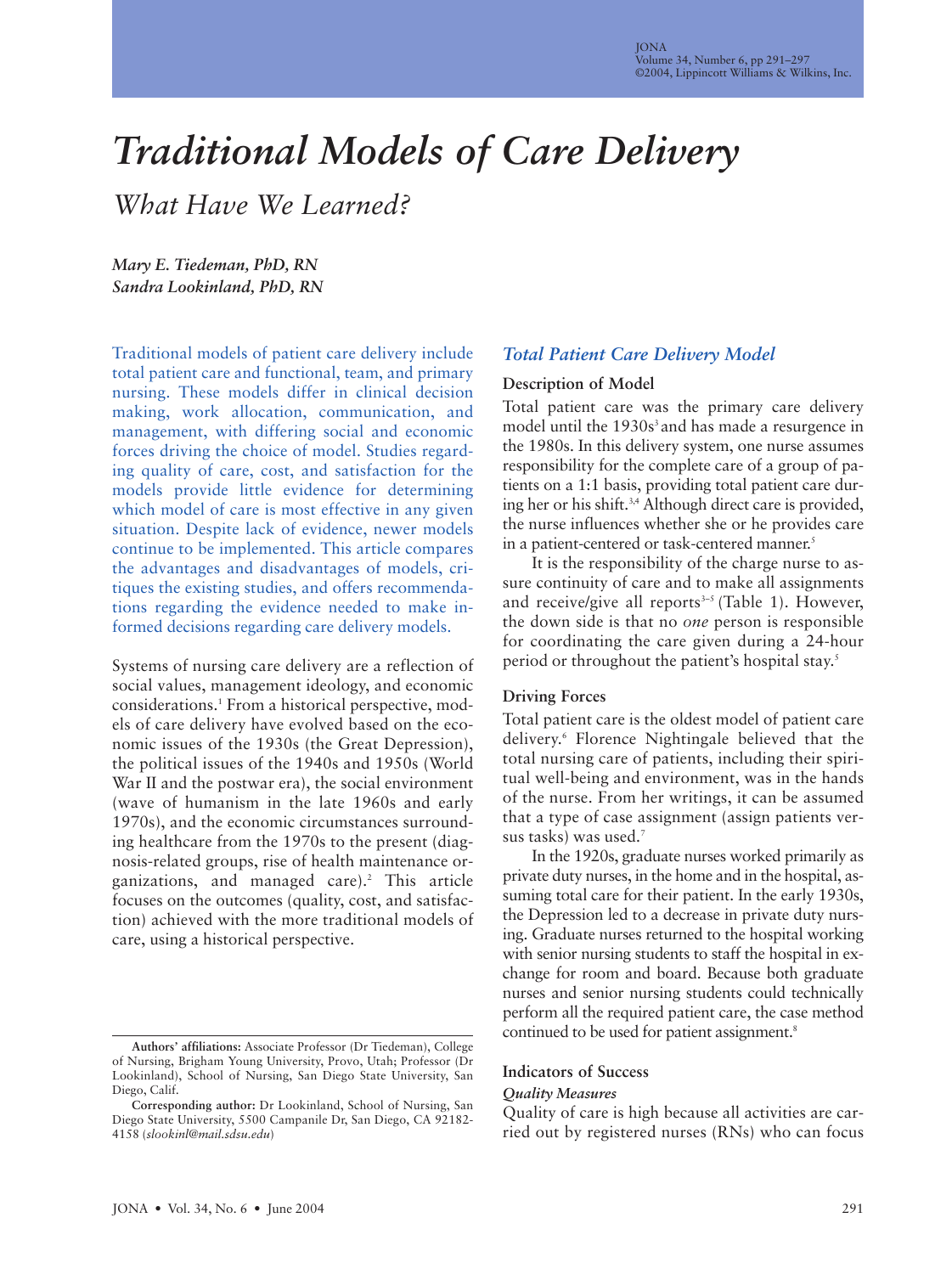| Model              | Focus              | Clinical<br>Decision Making                               | Work<br>Allocation        | Time Span<br>of Allocation                               |
|--------------------|--------------------|-----------------------------------------------------------|---------------------------|----------------------------------------------------------|
| Total patient care | Total patient care | Nurse at bedside, charge<br>nurse makes some<br>decisions | Assigning patients        | One shift                                                |
| Functional         | Individual tasks   | Charge nurse makes most<br>decisions                      | Assigning tasks           | One shift                                                |
| Team               | Group tasks        | Team leader makes most<br>decisions                       | Assigning tasks           | One shift                                                |
| Primary            | Total patient care | Nurse at bedside                                          | Assigning <i>patients</i> | $24$ hrs/d, 7 d/wk<br>for duration<br>of hospitalization |

#### *Table 1. Comparison of Traditional Models of Care Delivery*

their complete attention on the patient. However, it is essential that the skills and knowledge of the RN are matched to the complexity of the patient's needs. Continuity of care is guaranteed for a given shift but not throughout the hospital stay.<sup>4</sup> The quality associated with this model is higher than for team and/or functional nursing models,<sup>9-11</sup> but not as high as in a primary care nursing model.<sup>10</sup>

#### *Cost*

Total patient care may no longer be cost effective in a managed care environment because of the percentage of RNs used to deliver care. One earlier study found total patient care to be less costly than a primary care nursing model but more costly than a team nursing model. $12$ 

However, total patient care is an efficient delivery model because it (1) decreases communication time between staff, (2) reduces the need for supervision to ensure completion of work, and (3) allows one person to perform more than one task simultaneously.9

# *Satisfaction Measures*

Patient satisfaction with the total patient care model is high and greater than with the functional model if continuity of care and communication are maintained among nurses.<sup>4,5</sup> However, others found no significant differences in patient satisfaction among the total patient care, team, and primary nursing models of care delivery.<sup>12</sup>

Some nurses prefer this model of care delivery because they can focus on patients' needs without

the worry of supervising others. Other nurses dislike this model because they feel their skills and time are wasted doing patient care activities that could be done by others with less skill and education.4 RNs tend to be more satisfied with this model than the functional model because they are allowed to act as they are educationally prepared.<sup>5</sup> However, when empiric evidence of satisfaction was sought, there was no difference in total patient care, team, or primary nursing models. There were also no differences in absenteeism, tardiness, or turnover among the 3 models of care delivery.<sup>11</sup> Anecdotally, physicians prefer this model because they have to find and communicate with only one nurse who is familiar with the status of the patient.<sup>4</sup>

# *Functional Care Delivery Model*

# **Description of Model**

The functional model of care delivery emerged in the 1940s. This model divides work into tasks assigned to nursing and ancillary personnel based on the complexity of the task in terms of judgment and technical knowledge. This model is the best use of different skill levels. Less-skilled workers are assigned most of the routine tasks, and the RN addresses the more complex needs. Thus, one nursing staff member performs 1 or 2 tasks for all the patients on the unit during her or his shift. $1,3-5,13$ 

Functional nursing is task oriented and ritualistic with dependency on rules, regulations, and rituals. Procedures, policies, and protocols must be carefully followed.3,5,9,13 Priorities are placed on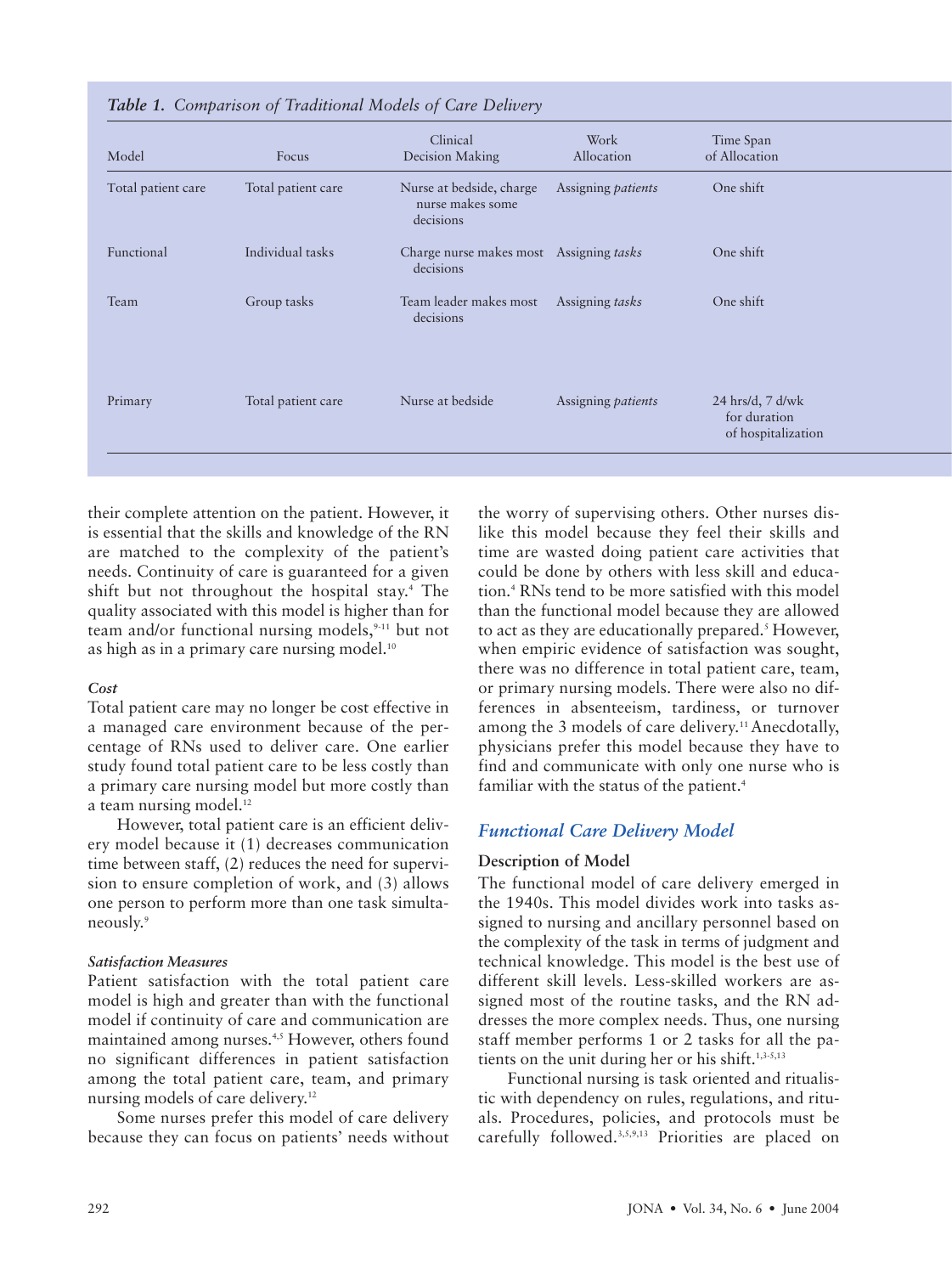| Communication                                                                                                             | Documentation       | <b>Outcomes</b>                                      | Quality                                              |
|---------------------------------------------------------------------------------------------------------------------------|---------------------|------------------------------------------------------|------------------------------------------------------|
| Hierarchical: Charge<br>nurse gives and<br>receives all reports                                                           | Unknown             | May lack<br>continuity of care<br>between caregivers | High—all<br>care delivered<br>by registered<br>nurse |
| Hierarchical: Charge nurse<br>gives and receives<br>all reports                                                           | <b>Tasks</b>        | Fragmented care                                      | Omissions and<br>errors can occur                    |
| Hierarchical: Report<br>charge to charge nurse<br>or charge nurse to<br>team leaders or<br>team leader to<br>team members | Tasks and care plan | Fragmented care                                      | Omissions and<br>errors can occur                    |
| <i>Lateral:</i> Caregiver<br>to caregiver                                                                                 | Individualized plan | Continuity of care                                   | Process-oriented                                     |

physicians' orders and the procedures necessary to carry them out with an assembly line approach to care. Reliance on rules, regulation, and policies is counterproductive to nurses' decision making and works against professional development.<sup>4,13</sup> Little time is devoted to the psychosocial and spiritual needs of the patient.<sup>5,13</sup>

The manager functions as an organizer/supervisor to assure that all tasks are completed. Only the manager has an overview of all patients on the unit. Coordination of care rests solely with the nurse manager, and tasks are delegated down through a hierarchical structure. The head nurse (manager) makes all assignments and receives/gives all reports.<sup>5</sup>

# **Driving Forces**

The model was introduced during World War II when nurses were needed overseas. The remainder of nurses stateside were unable to meet the demand for nurses.1,4 As a result, the functional model was initiated in response to the shortage of RNs, the expanse of hospital systems, and the accompanying economic pressures.<sup>3</sup>

Functional nursing is a direct descendant of industrial mass-production ideas about work allocation, where a task specialization and assembly-line approach had proven successful.<sup>2,4,9</sup> The production-line technique was seen as adaptable to a healthcare delivery system in which patients required more sophisticated care during shorter hospital stays.7 This model of care delivery remained popular in the 1950s and early 1960s.13

# **Indicators of Success**

# *Quality Measures*

Because unique knowledge of the patient is missing with functional nursing, the quality of care associated with the model has been criticized. The task assignment mode contributed to fragmentation of care, with patient problems being overlooked because they did not fit into a defined assignment (ie, the concept of "it's not my job"). The assembly-line approach to care provided little time for psychosocial or spiritual needs. Errors and omissions increased.4-6,13,14 Quality of care with a functional model was found to be lower than with total patient care and/or primary nursing. $9,15$ 

# *Cost*

The functional model is viewed as cost efficient because it can be implemented with the smallest number of staff. This model requires fewer RNs, with non-RN tasks assigned to licensed practical nurses (LPNs) and ancillary staff.13 In the case of a disaster or emergency, it is the most effective care delivery model to implement.4,13 In addition, there is administrative efficiency because the division of labor is clearly outlined.<sup>4</sup> Although it is theoretically cost effective, several studies found the functional model to cost more than the primary nursing model of care delivery.<sup>15,16</sup>

# *Satisfaction Measures*

On the whole, patients and caregivers (nursing staff and physicians) are critical of the functional model of care delivery. There is concern about fragmentation of care and the inability to find anyone who ac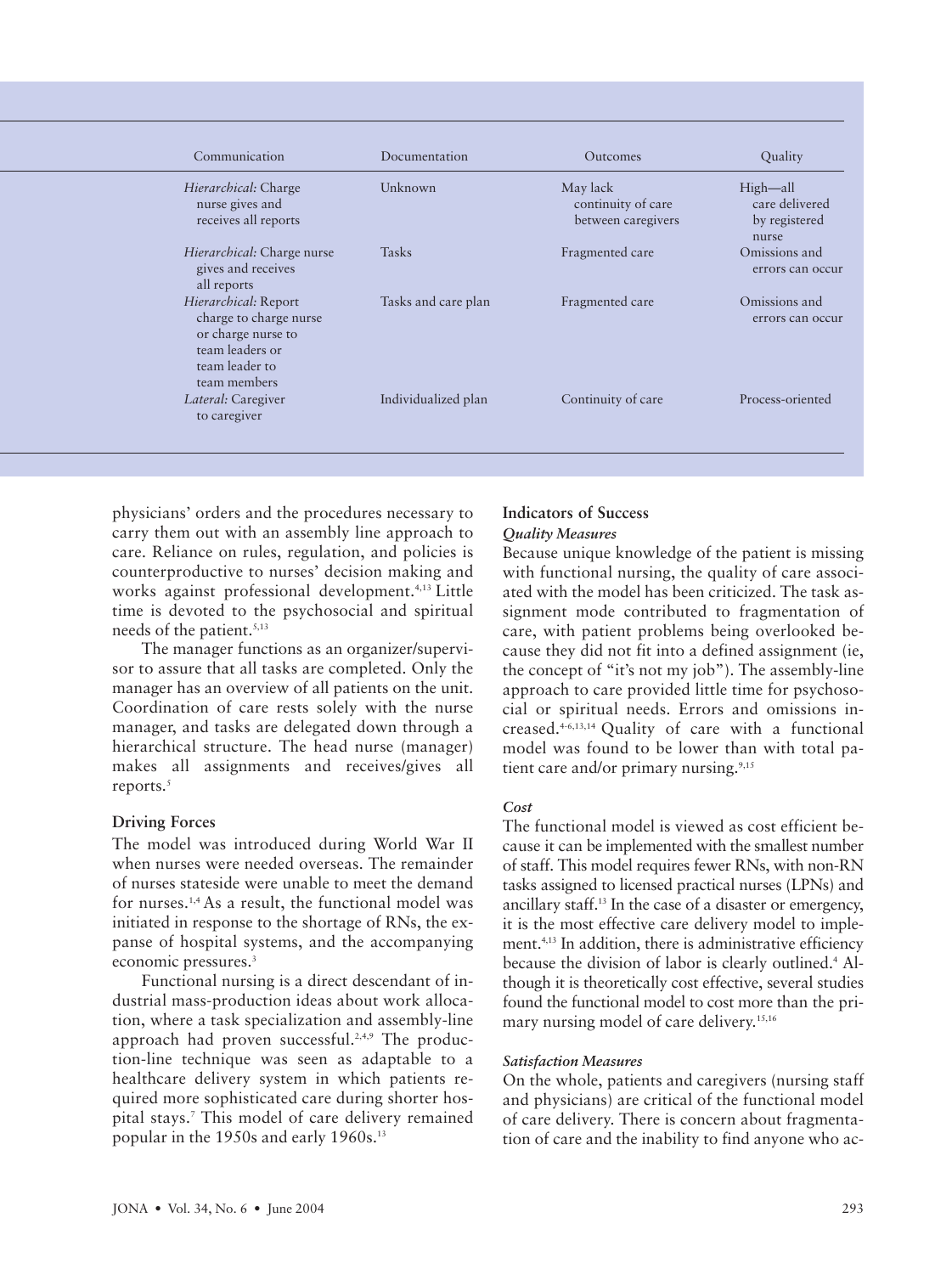cepts accountability for the total patient. Patients complain about the continual stream of persons coming into their room with a single purpose and that none of the staff have time to stop and talk about patient concerns.4 Workers may develop expertise and become proficient at their assigned tasks, which improves productivity initially. However, the repetitive nature of the work can lead to boredom and frustration.13 For nurses who desire closer involvement with the patients, satisfaction with this model of care delivery generally is low.<sup>4</sup> Although nurses and patients have lower satisfaction with the functional model,<sup>17</sup> nurses also experience more work pressure and less involvement and innovation than they do with the primary nursing model.<sup>3,7</sup>

# *Team Nursing Care Delivery Model*

#### **Description of Model**

The team model of care delivery emerged in the 1950s. It is based on the premise that a small group of nurses working together, guided by a team leader, can give better care than the same individuals working alone.5,18 The model uses a group of healthcare workers with diversity in education, skills/abilities, and licensure, ie, professionals (RNs), technical personnel (LPNs), and ancillary staff (nurses' aides). The focus is to work collaboratively and cooperatively with shared responsibility, and to some extent accountability, for assessment, planning, delivery, and evaluation of patient care.<sup>1,5,13,18-21</sup>

The team model is traditional and hierarchical. Team members provide total care to a defined group of patients under the supervision of the RN team leader. The provision of care is assigned to personnel of various skill levels according to the complexity of the patients' needs and care requirements.22 The team leader then supervises/observes and evaluates team members and the care given. If needed, the team leader provides complex, direct patient care but rarely provides other "hands-on" care. For this model to be effective, the team leader must have the necessary training and experience to be able to provide strong leadership and clear communication.1,3-5,13,18,20

Communication is also hierarchical, with reports given/received from charge nurse to charge nurse, charge nurse to team leader, and team leader to team members.3 Responsibility for patient care is only for the shift assigned.19 Some view the model as decentralized because decision making, authority, and responsibility for patient care rests with the team leader.1,4,5,13 The model can also be viewed as centralized because the team leader retains some de-

pendency on the charge nurse for clinical decision making. $3$ 

The team model is open to interpretation. The time span of patient-team assignment varies from a shift to permanent allocation for the duration of the patient's hospital stay. The implementation varies from task allocation to almost primary nursing, $3,18$ with the team leader determining if care is task-centered or patient-centered.<sup>3</sup>

#### **Driving Forces**

During World War II, the healthcare system absorbed a significant number of healthcare workers trained in a variety of skills (support personnel) as a way of easing the acute shortage of nurses. After the war, support personnel were needed because of the continued shortage of RNs and the increasing technological developments and complexity of medical care. In addition, support personnel were an inexpensive source of labor.<sup>6,13,18,20,21,23</sup>

The functional model remained popular in the 1950s and early 1960s, but there was increasing awareness of the problems associated with this model of care delivery. Team nursing was introduced in the 1950s as a way to address these problems.4 The philosophy of team nursing was to meet the comprehensive needs of the patients while efficiently using nursing resources.<sup>20</sup> The model evolved to meet the increased demands for nursing services while recognizing the changing role of the RN in relation to the increasing numbers of nonprofessional (ancillary) nursing personnel.<sup>24</sup> The team model allowed the use of ancillary personnel, such as LPNs and nursing assistants, through delegation and supervision by a  $RN^{7,13}$  while holding the team leader accountable.23 Benefits of the team approach included continuity of care and greater interaction between nurses and patients.<sup>21,25</sup>

In the 1960s, there was the emergence and progressive influence of humanistic values. The humanistic philosophy takes into account the whole person and recognizes the uniqueness of human beings and their capacity for self-direction. Total patient care systems and humanistic values were factors that influenced the change from task allocation (functional) to team nursing. The team approach allowed patients to interact with fewer caregivers.<sup>3</sup>

#### **Indicators of Success**

#### *Quality Measures*

Quality of care is higher with the team model because the nurse has responsibility and accountability for fewer patients. The nurse knows the patients better and can make assignments that best match patient needs with staff abilities and skills, and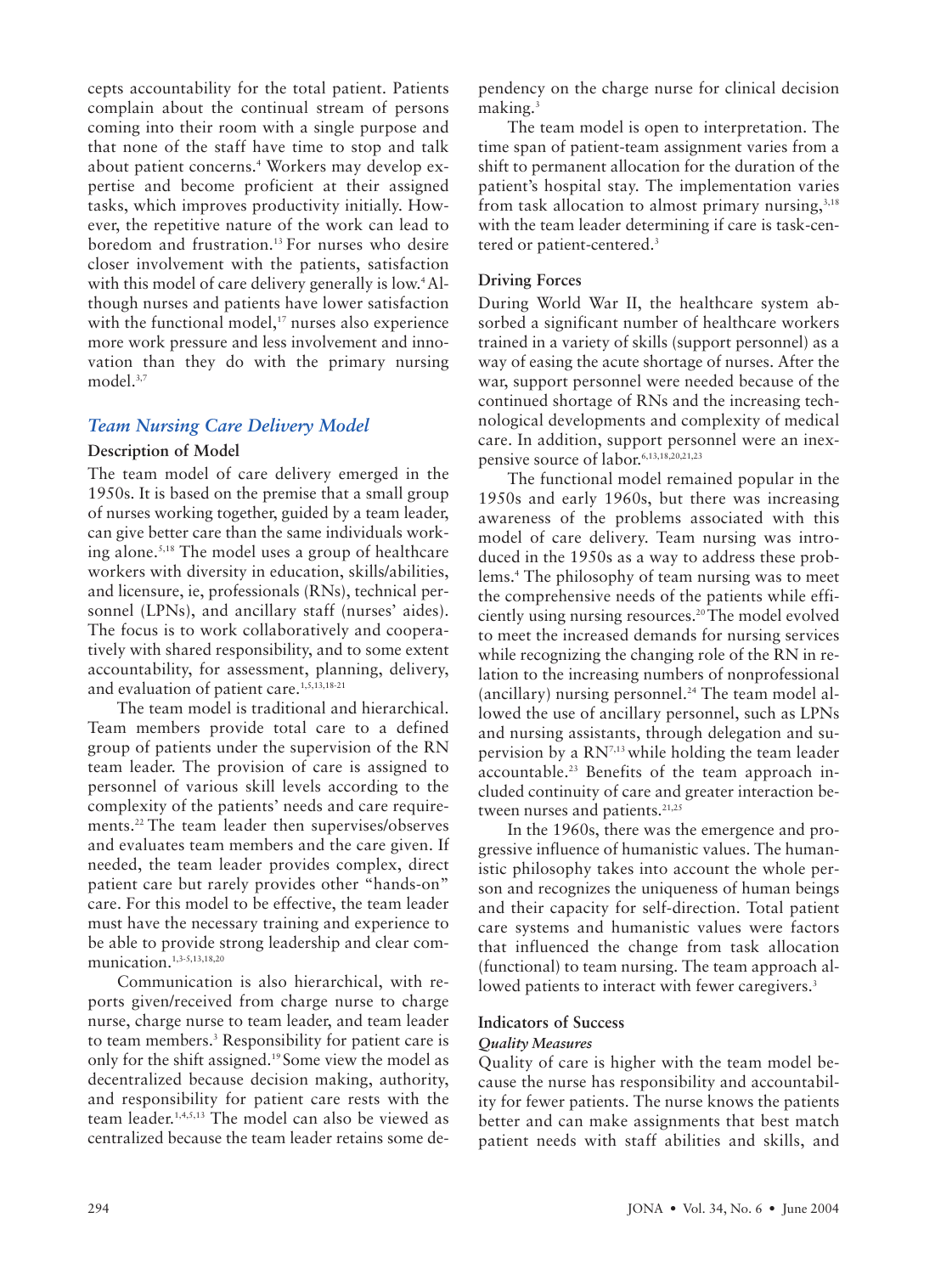provide more direction, coordination, and supervision.<sup>4</sup> Patient needs are coordinated, and continuity of care improves depending on the length of time each member stays on the team. However, care can be fragmented, and the model is ineffective when short staffed.<sup>6,13,19</sup> Time to communicate among team members may decrease productive work time.<sup>4</sup> In addition, the most educated staff are required to supervise less skilled workers, rather than providing direct care themselves,<sup>2</sup> and "good" staff are limited to a defined group of patients with complex needs.<sup>4</sup>

A number of studies found no difference in quality of care between the team model and primary nursing,<sup>22,26-29</sup> whereas others found quality of care to be lower when the team model was compared with primary nursing $9,11,15,30,31$  or total patient care.10 Omissions in care were higher with team nursing.24 However, quality of care did improve when patients were assigned to fixed teams.<sup>32,33</sup>

There is conflicting evidence about time spent with patients in this model. The findings range from nurses spending more time in direct patient care,<sup>34</sup> to no difference between team and primary nursing,<sup>35</sup> to actually spending less time in direct patient care with the team model.<sup>10</sup>

#### *Cost*

The team model is viewed as one of the most expensive models of patient care delivery because more personnel are needed.13 It is a less efficient model because time spent in coordinating, delegating, and supervising leads to a loss of productive work time (ie, coordinating the work is time consuming).4

Studies examining the cost of the team model of patient care delivery have reported contradictory findings. Some studies found that team nursing was less costly than primary nursing and/or total patient care,12,21,34 whereas others reported no difference in cost between team and primary nursing<sup>22,26,36</sup> or have found team nursing to actually be more costly than primary nursing.15,16,30,35 Either primary or team nursing could be the most cost-effective model, depending on the specific diagnosis-related groups measured.<sup>35</sup>

# *Satisfaction Measures*

Patient satisfaction is greater with team nursing than with the functional model.4 Again, the findings on patient satisfaction were inconsistent. The findings ranged from no difference<sup>11,36,37</sup> to greater satisfaction with team nursing than with primary nursing.<sup>34</sup>

If assigned to the same patients, team members theoretically feel a greater sense of accomplishment and satisfaction because they develop closer nurse–patient relationships.4 However, studies reported either no difference in nurse satisfaction or morale between the team model of care delivery and the primary nursing model $11,26$  or lower job satisfaction for nurses using the team model. $10,31,36$ 

There were no differences in absenteeism, tardiness, or turnover when comparing team and primary nursing,<sup>26</sup> but lower retention rates were seen with team nursing.<sup>35</sup> Nurses perceived greater work pressure and less involvement and commitment using a team model of care delivery.<sup>14</sup>

# *Primary Nursing Care Delivery Model*

# **Description of Model**

Emerging in the 1960s, the primary care model's focus is on a one-to-one, patient-centered nurse– patient relationship that promotes continuity of care.3,5 Each patient is assigned a specific primary nurse based on patient needs and the nurse's abilities. The primary nurse assumes 24-hour responsibility and accountability for assigned patients for the duration of their hospital stay and has the responsibility and authority to assess, plan, organize, implement, coordinate, and evaluate care in collaboration with the patients and their families. The primary nurse decides how care should be administered and personally administers it whenever possible. When the primary nurse is not available to provide care, responsibility is delegated to an associate nurse who cares for the patients following the care plans developed by the primary nurse.<sup>2,3,5,7,8,13,21,27,38</sup>

In primary nursing, decision making is decentralized and takes place at the bedside. Primary nurses exercise their individual judgment and may be called on to account for their decisions and actions.2,3,39 Communication in the primary nursing model is lateral from caregiver to caregiver, including communication with other disciplines, as well as with other nurses.<sup>3</sup>

The primary nursing model is flexible and can tolerate a variety of staffing levels and mixes.<sup>2,39</sup> Although the model does not call for an all-RN staff as care providers, it has mistakenly become associated with the idea that the model requires this pure skill mix.1,4 There is disagreement in the literature regarding the appropriateness of using LPNs as primary or associate nurses.<sup>2,4,39</sup>

# **Driving Forces**

By the 1960s, patients, physicians, and nurses were dissatisfied with fragmented, depersonalized, discontinuous care and the lack of direct patient contact in the hospital setting,<sup>8,24,30</sup> and nurses wanted to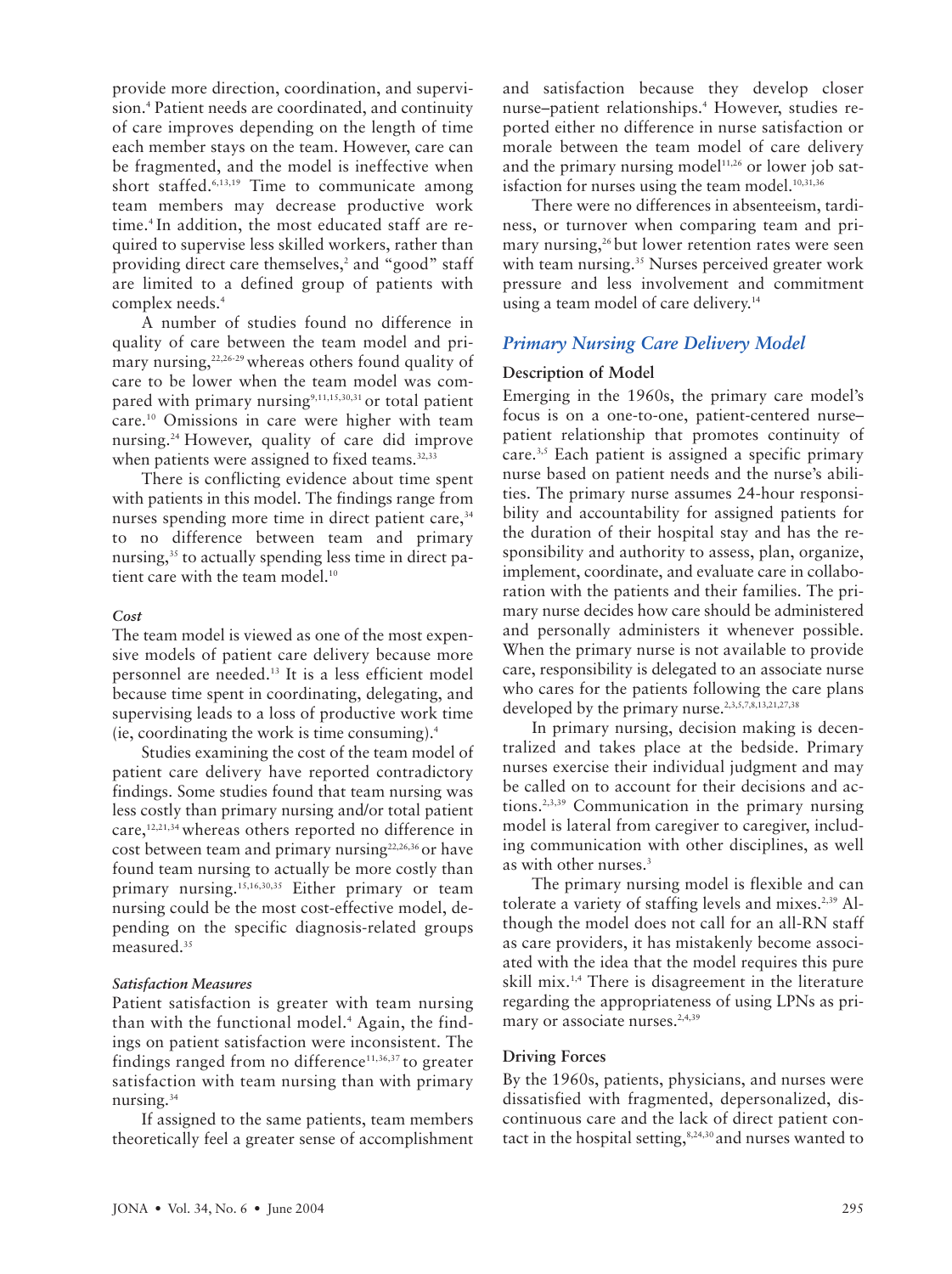regain the relationship with patients they once had.<sup>23</sup> The move toward primary nursing was prompted by the emergence and progressive influence of humanistic values popular in the 1960s and  $1970s.<sup>3</sup>$ 

The primary nursing care model was linked temporally to the growing importance of the nursing process that allowed a more individualized and problem-solving approach, the application of scientific methods to nursing, and the increasing volume of nursing research.3,40 In addition, the 1970s and early 1980s saw the advent of an increasingly complex patient population.<sup>1,13</sup> Primary nursing was designed to return the RN to the role of direct caregiver and was compatible with the individualized, problem-solving approach to care for patients with complex needs.<sup>5</sup>

# **Indicators of Success**

#### *Quality Measures*

Quality of care greatly improved because the primary nurse could define and resolve the patient's problems, resulting in better patient outcomes.4 Continuity of care is ensured as nurses take more responsibility for completing the required care for their patients. Simplified communication networks contribute to the continuity of care.<sup>13,19</sup>

In some studies, primary nursing had increased quality of care when compared with functional, team, or total patient care.<sup>9-11, 15,30,31</sup> Other studies found no difference in quality of care or patient well-being between primary and team nursing.<sup>21,22,26,27,29</sup>

As with other models, results of the studies of the time nurses spent with patients were inconsistent. Some reported nurses spent more time in direct patient care using the primary model of patient care delivery compared with team nursing and functional nursing,<sup>10,14</sup> whereas others found either no difference in the amount of time spent in direct patient care<sup>35</sup> or less time in direct patient care when using primary nursing.<sup>34</sup>

# *Cost*

The primary care model increases the hours of care per day and often requires a higher number of RN staff.13 The model is not efficient when using an all-RN staff but can be cost effective if not implemented with an all-RN staff.<sup>4</sup> Research findings regarding the cost of primary care are inconclusive. Several studies reported primary nursing to be less costly,15,16,30,35 but it depended on the specific diagnosis-related group evaluated.<sup>35</sup> Other studies varied from no difference in  $cost^{22,26,36}$  between primary and team nursing to primary nursing being more costly than both team and total patient care.<sup>12,,21,34</sup>

#### *Satisfaction Measures*

Although Ringl<sup>4</sup> states that patients prefer primary nursing, the results of studies examining patient satisfaction are inconclusive. Patients reported they were more satisfied with primary nursing than team nursing<sup>24</sup> and functional nursing.<sup>17</sup> Other studies found lower patient satisfaction<sup>34</sup> or no difference in patient preference for primary, team, or total patient care.<sup>11,36,37</sup> Patients perceived care to be more personalized with primary nursing than with "traditional" models<sup>41</sup> and were more satisfied when a particular nurse was assigned to their care.<sup>34</sup>

If nurses were prepared for the role of primary nurse, they experienced a high level of satisfaction because they functioned in a highly professional autonomous capacity. However, some nurses felt isolated in their role.<sup>4</sup> Although benefits of this model are touted to be RN job satisfaction, staff enthusiasm, and retention/decreased turnover rate of RNs and LPNs,13,38 several studies found no differences in absenteeism, tardiness, intention to stay, or nurse turnover<sup>22,41</sup> but higher retention rates.<sup>35</sup> Nurses reported less work pressure and greater involvement and innovation with primary care.<sup>14</sup>

# *Conclusions*

Although there is a large body of literature on models of care delivery, much of it is conceptual or descriptive, rather than analytical or empirical.<sup>21</sup> The literature reveals differences in model descriptions and a lack of agreement on the strengths and weaknesses of the models.

There is a lack of systematic, evaluative research on the models of care delivery, and most existing studies are flawed.<sup>21,34,42</sup> Independent and dependent variables have not been clearly identified or identifiable, and there has been a lack of operational definitions of modes of care delivery. In addition, instruments used in the research have lacked reliability and validity.21,42-44 Other limitations in the research include anecdotal reports, small sample size and limited scope, undisclosed significance tests and correlation techniques, unclear data collection methods and procedures, and failure to control other relevant variables. In addition, studies have been carried out in isolation with insufficient reference to previous research.<sup>42-44</sup>

One major flaw in the studies has been a lack of similarity in staffing and patient populations on comparison units or an absence of data on characteristics of the nurses, patients, and physicians on the units.35,43 Quality of care and nurse and patient satisfaction may be related more to factors such as educational preparation, dedication, and compe